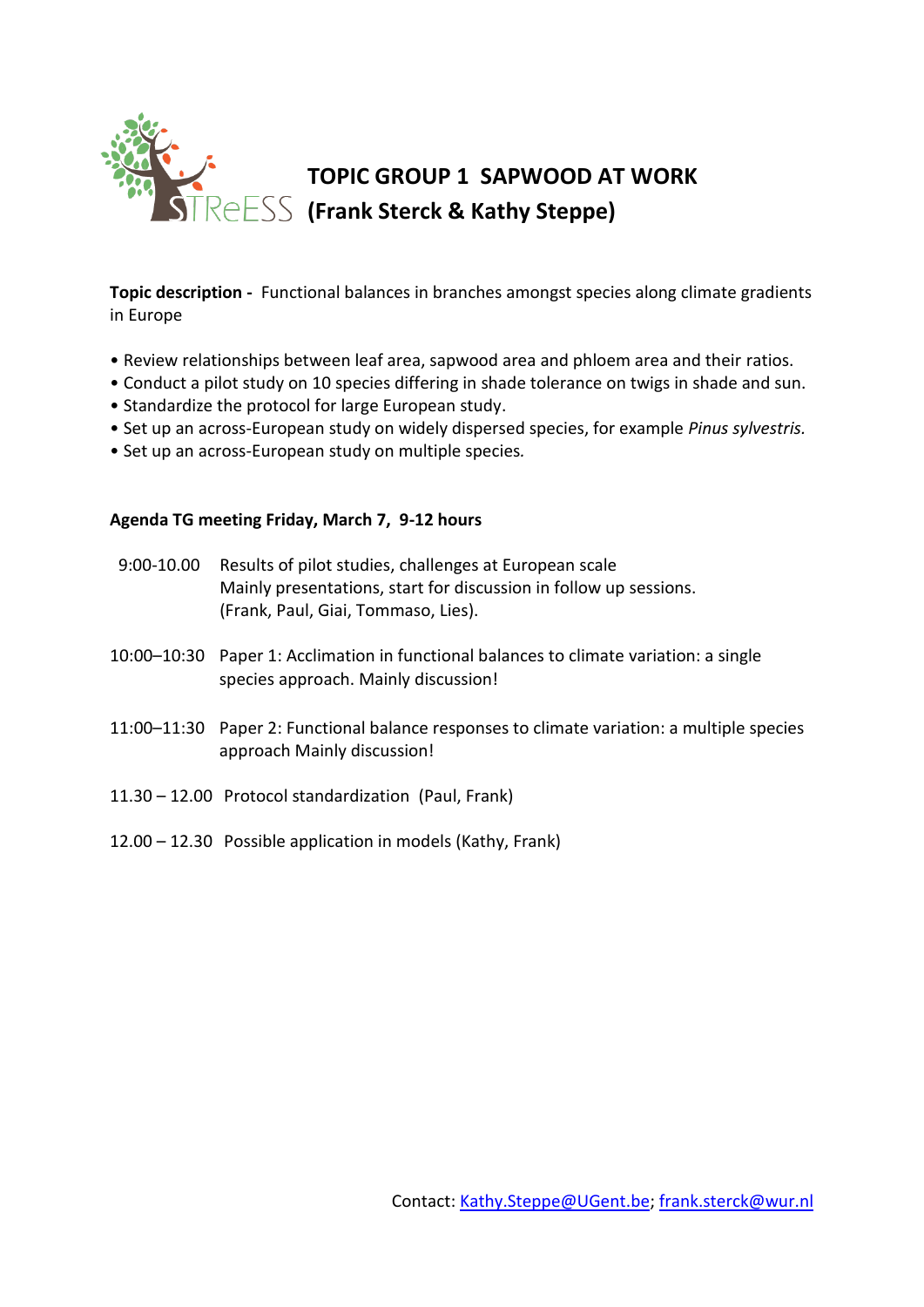

**Topic description -** Xylogenesis in Perspective— Exploring the relationships between leaf phenology, tree growth and forest productivity

Topic group 2 explores the relationships that underpin forest ecosystem functioning from leaf phenology, primary and secondary tree growth and stand productivity. We organized our work in five activities. Activity 1: "collecting data, evidences, and ideas" include wood formation monitoring data catalogue development, publications collection development and prospective ideas development for data analysis. Activity 2: "data analysis" is focused on the analysis of wood formation monitoring large common dataset via collaborative work. Activity 3: "case studies" will bring together data and knowledge from different fields, from NDVI to forest productivity (via xylogenesis) but for a limited area, basically a couple of sites and a couple of species. Activity 4: "process-based modeling", will use the data gathered by the other activities to feed process based models of forest growth. Activity 5 "review, opinions & perspectives" will loop with activity 1 and other activities with the ambition of publishing new insights that may arise from our work of bringing together different knowledge.

### **Agenda TG 2 meeting Friday, March 7, 9-12 hours**

- Activity 1: collecting data, evidences, and ideas
	- Data Catalogue [Cyrille]
	- Bibliographic database [Cyrille]
	- Re-analysis of data [Harri]
- Activity 2: data analysis
	- GloboXyloCo Pilot summary
- Activity 3: Case studies (From NDVI to tree-ring and forest productivity)
	- Case studies Proposals [Mathieu & James]
	- STSM Proposal [Mathieu]
- Activity 4: Process-based modelling
	- Integrated model of tree growth with leaf phenology, primary growth and secondary growth [Annikki?]
- Activity 5: Review, Opinions & Perspectives
	- Patrick Key Note [Patrick]
	- Review paper outline [Cyrille]
	- Opinion paper outline [Cyrille]
	- Link with other communities [Patrick]

Contact: cyrille.rathgeber@nancy.inra.fr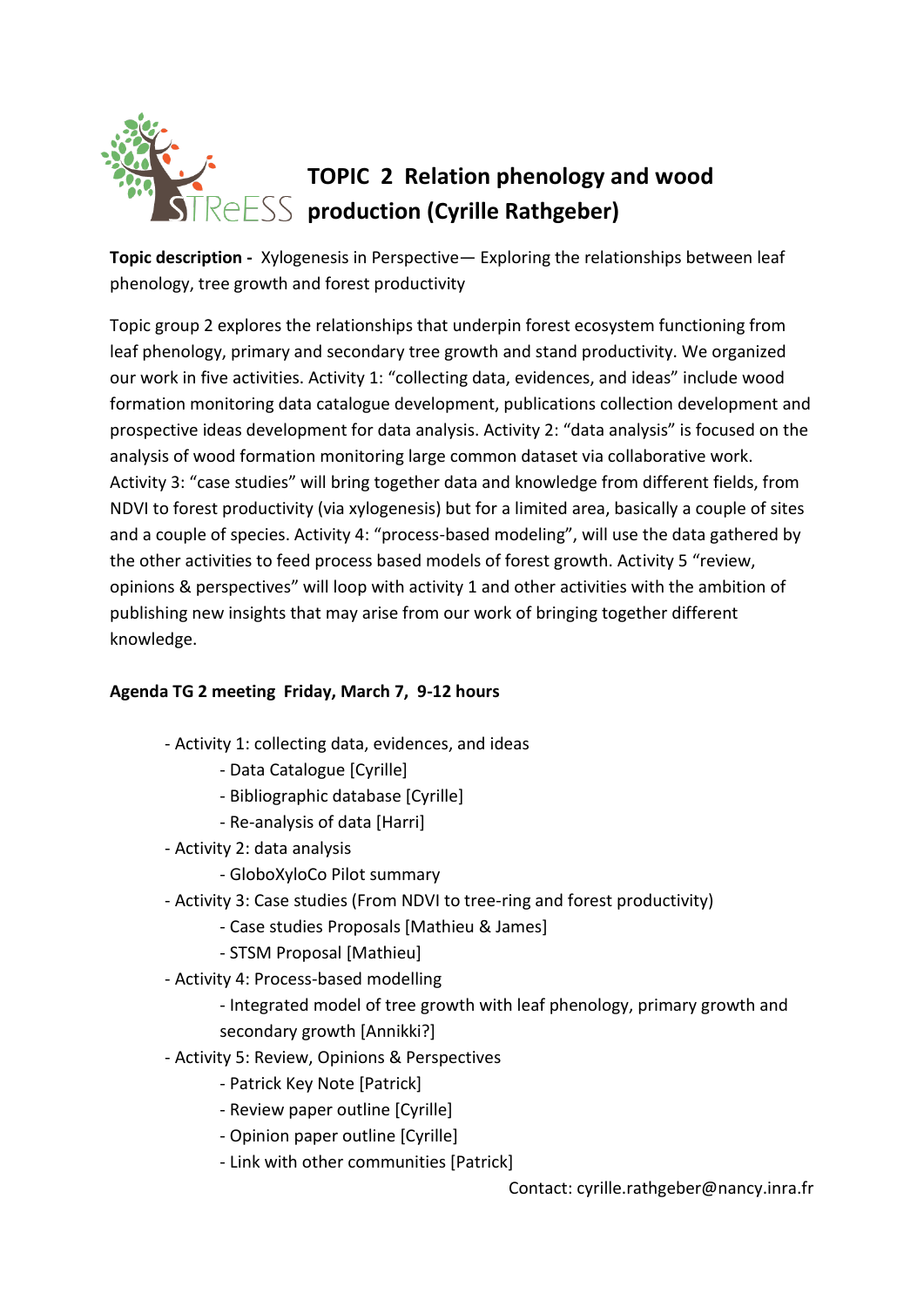

### **Topic description - Lethal dose of drought (at population scale) – the LD50SWD approach**

Lethal drought indicator L50SWD

- Novel approach (in particular link to SWD)
- has to be applied/validated in studies and experiments (e.g. drought experiment)
- clear definition of SWD (acc. to plant-available soil water)
- joined seedling experiment in 2014

### **Agenda TG meeting Thursday, March 6, 14.30-17.30 hours**

- (1) Introduction round (old and new TG members)
- (2) General information about the concept/aims of the TG
- (3) State of the current work
	- Preparation of the drought experiments 2014
	- Preparation/conduction of the P50 measurements
	- STSM application activities
- (4) Planned experiments and studies
	- Discussion of methodology (experiments, measures)
	- Follow-up and outreach
	- **•** Timelines
	- Responsibilities
- (5) Publication of the pre-study (methoad paper)
	- Short presentation of the results
	- Procedure (circulate the draft, addings)
	- Authorship
	- **•** Timeline
- (6) Workshop in November 2014 (Portugal)
	- Duration and focus
	- Expected outcome
- (7) Collaboration with other TG and contribution to WGs
- (8) What else?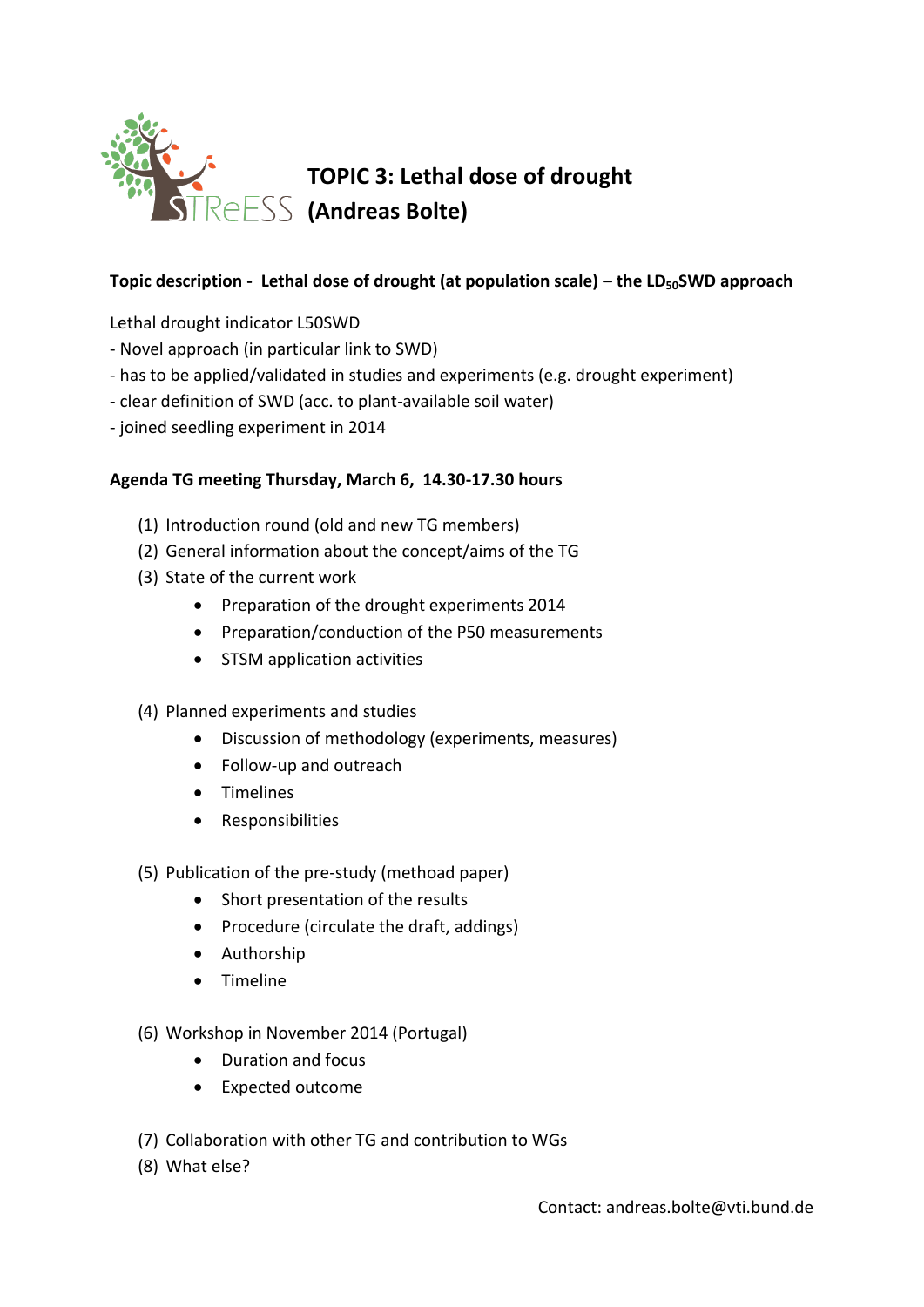

### **TOPIC 4: WOOD ANATOMICAL FUNCTIONAL TRAITS (Hans Beeckman & Katarina Čufar)**

### **Short description** -

Wood has been studied microscopically since the 17e century. This produced a vast body of knowledge with a particularly rich terminology covering numerous wood anatomical traits which are all potentially functional and relevant for discussions on stress effects on trees. Clear definitions of traits are crucial to design research (including data collection and modeling) on growth responses of trees to extreme events, or more generally, to continue exploring the functionality of the secondary xylem. Many of the traits are exceptionally well defined in the IAWA feature lists for softwood and hardwood identification. The topic group explores the possibility of using the IAWA lists as starting points for a categorization of wood anatomical functional traits.

Some of the traits are common for a taxon and may bear information on long term evolutionary adaptation to a certain habitat (ecophyletic wood anatomy). Other traits reflect responses of an organism, a population or a community to short term, including extreme, events (phenotypic modifications). Tree ring variables can be considered as an example of this type of traits characterizing single trees or cross dated series of the same or even different species.

Other classifications deal with the type of response (linear, unimodal, multimodal,…), type of variable (quantitative, semi-quantitative, qualitative), shape of probability distribution function.

### **Agenda TG meeting March 7, 9-12 hours**

1. Wood anatomical functional traits: what to measure and how to analyze. Summary of the statements of the Sarajevo presentations and draft of review (Hans Beeckman – 9:00).

2. How to quantify conduits in wood? (Lenka Plavcova – 9:30)

3. Issues of image acquisition (Georg Von Arx – 10:00)

4. Conduit size in plants: predictable variations and adaptive meaning (Tommaso Anfodillo – 10:30)

5. Task division for review, ideas for case studies (11:00)

6. Planning of activities of the topic group. (11:30)

Contact: [hans.beeckman@africamuseum.be;](mailto:hans.beeckman@africamuseum.be) Katarina.Cufar@bf.uni-lj.si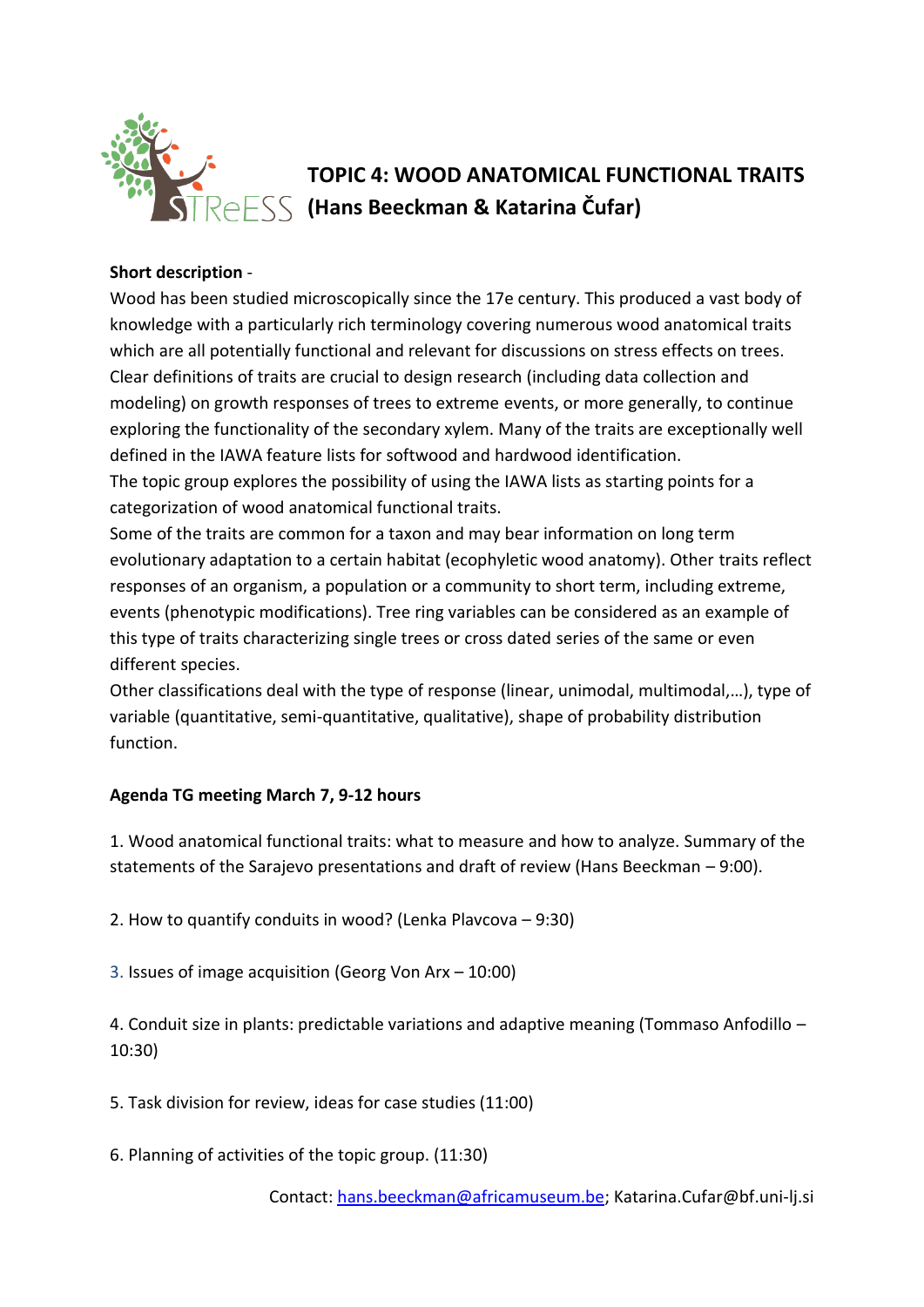

## **TOPIC GROUP 5 IADF Network (Giovanna Battipaglia & Martin De Luis)**

**Topic description -** AIM: Getting a better understanding in the occurrence, the distribution, functioning, and the ecological role of IADFs in tree rings.

### APPROACH & PLANNED ACTIVITIES:

(i) How the frequency and type of IADFs (whether present in earlywood or latewood) changes with species, geographical distribution and climate? Activity 1: The Topic Group 5 is building an IADF catalogue and database, collecting data related to the occurrence and characteristics of IADFs across a large geographical range and different species.

(ii) What are the current structural and functional insights and research gaps regarding IADFs formation in relation to long term and short term drought stress? Activity 2: We are analysing the current literature to understand where we need to fill knowledge gap (for example compare the several methods that have been used to evaluate the presence or absence of IADFs, or understand the role of the position, the anatomical and isotopic properties of the IADF). Further we are planning to write several paper based on the IADF database (review paper, meta-analysis paper, methodological paper).

### **Agenda TG meeting Thursday, March 6, 14.30-17.30 hours**

State of the current work

- Catalogue, database and preliminary results
- Methodological approach: what we have, where we want to go

Planned steps

- Discussion on if/how to include further IADF data and site characteristics
- Discussion on the data analyses
- Follow-up and outreach
- Timelines
- Responsibilities

Workshop in November 2014 (Portugal)

- Duration and focus
- Expected outcome

Collaboration with other TG and contribution to WGs What else?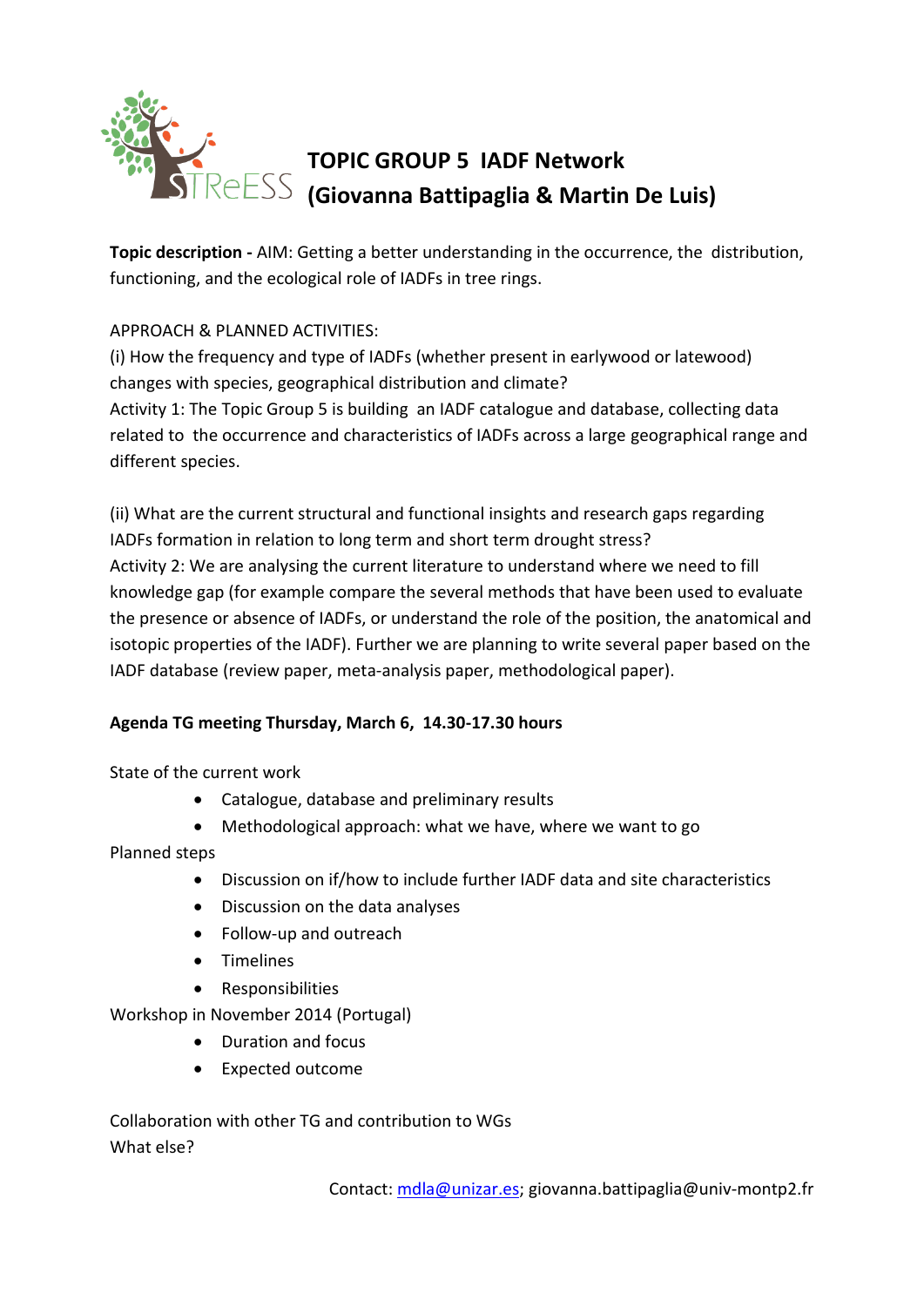

# **TOPIC GROUP 6 - Phloem and parenchyma tissues (Elisabeth Robert & Jozica Gricar)**

### **Topic description**

**AIM:** Getting a better understanding in the functioning, the plasticity and the ecological patterns of phloem and parenchyma tissues.

### **APPROACH & PLANNED ACTIVITIES:**

*(i) What is the variation in the characteristics of the phloem and parenchyma tissues in trees growing in contrasting environmental conditions regarding drought stress?*

Activity 1: From the across Europe sampling that TG1 will organise to study the functional balances between the amount of phloem area, the amount of sapwood area and the amount of

leaf area, we will select a subsample from which we will study the characteristics of the phloem,

the axial parenchyma, the radial parenchyma and the pith tissue in order to address the potential

patterns in the characteristics of these tissues in relation to drought.

*(ii) What are the current structural and functional insights and research gaps regarding phloem and parenchyma tissues in relation to long term and short term drought stress?* Activity 2: We are writing a review paper in which we will define the current research gaps and perspectives.

### **Agenda TG meeting Friday, March 6, 14.30-17.30 hours**

(i) Activity 1:

- a) Present the defined protocol for the sampling of branches.
- b) Define the phloem and parenchyma analysis.
- Will we complete the branch sampling set with stem samples: pros and cons?
- How do we want the branch samples to be labeled and preserved?
- How do we select the phloem and parenchyma subset?

- How will we do the measurements on the branch samples? How will we section? What will we measure?

- How will we bring the data together? How will we do the analysis?

- Task division. Who can sample? Who can do the sectioning? Will we organize a sectioning workshop? Who can prepare/do the analysis?

(ii) Activity 2: Present the results of the workshop, *i.e.* the outline of the review paper.

(iii) Short discussion: What are the links between our topic group activities and the working group activities?

Contact: erobert@vub.ac.be; jozica.gricar@gozdis.si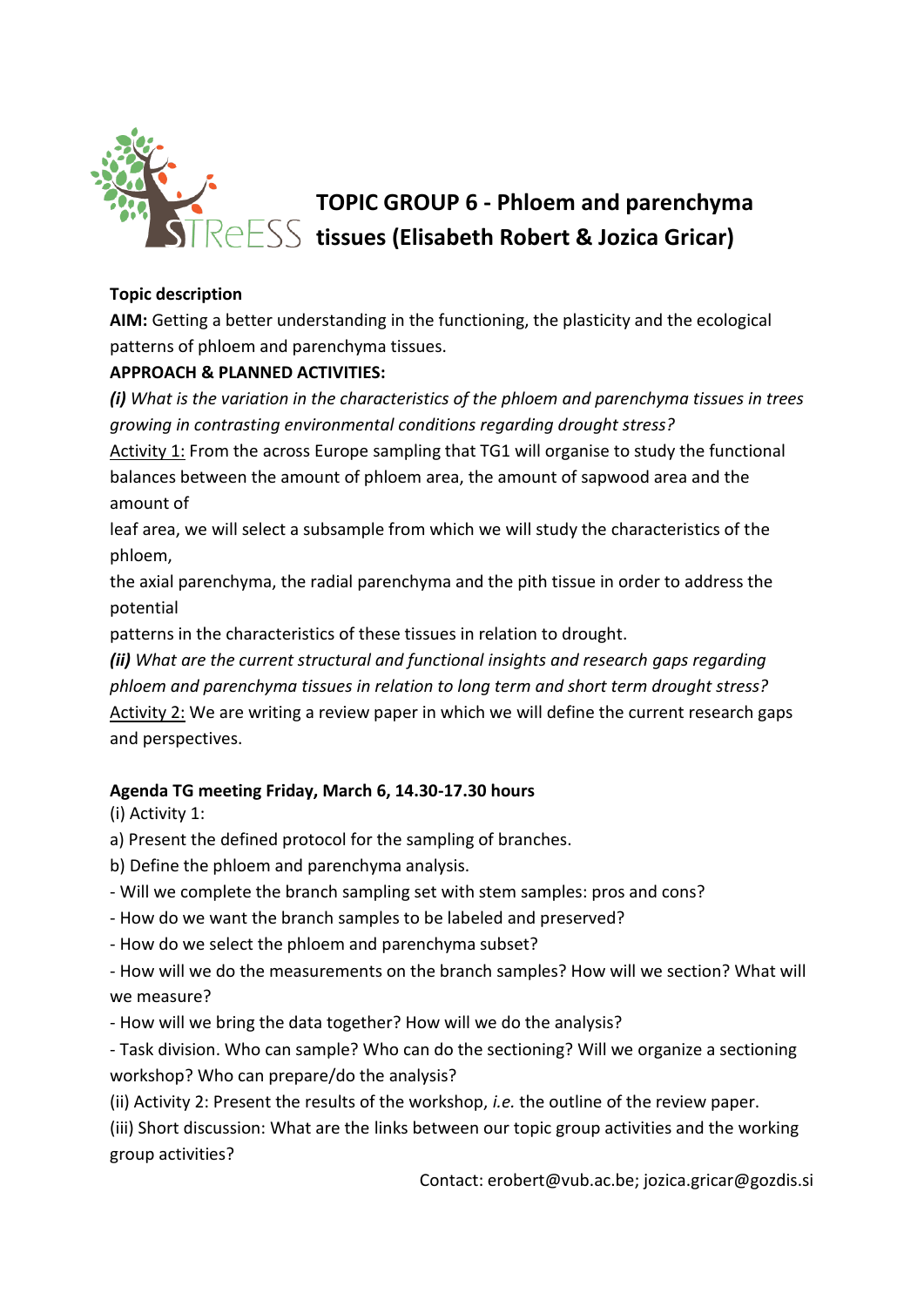

### **TOPIC GROUP 7 Tree Mortality (Jordi Martínez-Vilalta)**

### **Topic description**

Activities in our Topic Group focus on a **synthesis on growth patterns as predictors of tree mortality** (early warning signals). After discussion on general data requirements a detailed protocol was developed in order to decide which studies to include in a meta study on this topic.

The proposed work is related to other TG, particularly TG3 (similar topic but from different perspectives), TG8 (both focused on growth patterns, but at different scales) and TG10.

### **Agenda TG meeting Friday, March 7, 9-12 hours**

9:00 – 9:30h. Report on activities since Sarajevo, by J Martínez-Vilalta.

9:30 – 10:00h. Using growth to predict tree mortality, by M Cailleret.

10:00 – 11:00h. General discussion on how to move forward. Planning and distribution of tasks. All TG participants.

11:00 – 12:00h. Smaller meetings of working groups focusing on specific tasks. All TG participants.

Contact: Jordi.Martinez.Vilalta@uab.es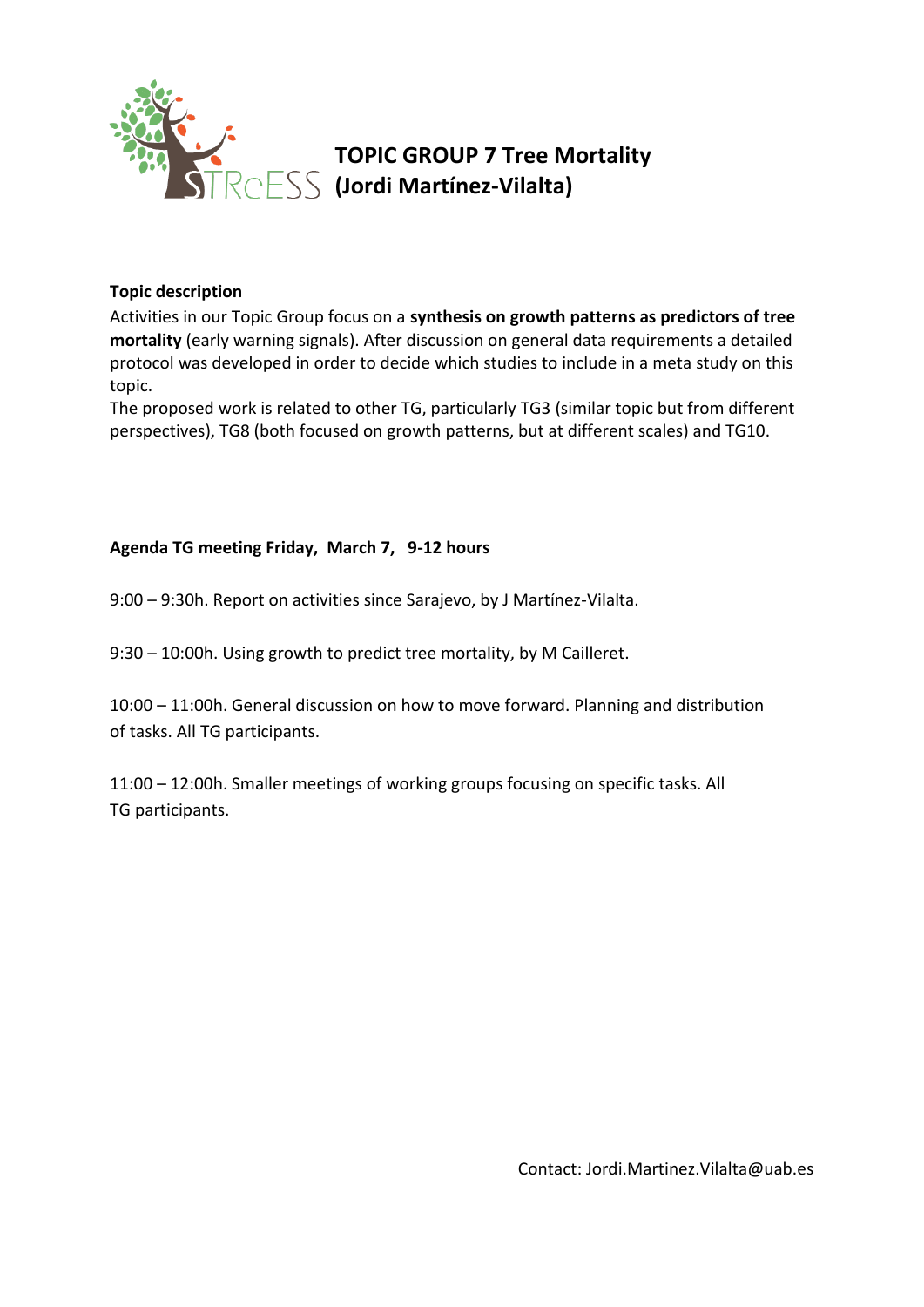

**Short description** - Automatic dendrometers (point or band) are simple and cheap instruments that allow the collection of high-resolution data on stem size variation, including stem growth and stem hydration/dehydration. Dendrometers have already proven to supply valuable indications on plant-water relation. Many foresters and research groups have installed dendrometers on different tree species and in many different bio-zones (from tropics to Boreal, passing through the Mediterranean environments). A huge amount of data has already been collected and now it is time to centralize them to perform an inter-species and global analysis of tree tolerance to drought stress.

The key objectives of the Topic Group 8 are the establishment of a worldwide catalogue summarizing available dendrometer data and to distinguish appropriate parameters which can be used to assess global patterns.

### **Agenda TG meeting Thursday, March 6, 14.30-17.30 hours**

### **Progress with the Inventory of sites**

- State of the art and data catalogue [Patrick]
- TreeNet & Database Proposal [Roman+ Patrick]

### **Presentations of preliminary analysis**

- Preliminary data analysis [Tanja]
- A preliminary study of dendrometer signals as climate indicators [STMS Maurits]

### **Case studies** (Testing several dendrometers)

- Testing several dendrometers during 2014 [Stefan Mayr + Kathy]
- … other ideas

### **Discussion on metadata and data format for database**

- Discussion from example of participants dataset ?

### **Definition of tasks for next meeting in Portugal**

- What? Who? When? ..

Contact: [patrick.fonti@wsl.ch;](mailto:patrick.fonti@wsl.ch) [Kathy.Steppe@UGent.be;](mailto:Kathy.Steppe@UGent.be) tanja.sanders@vti.bund.de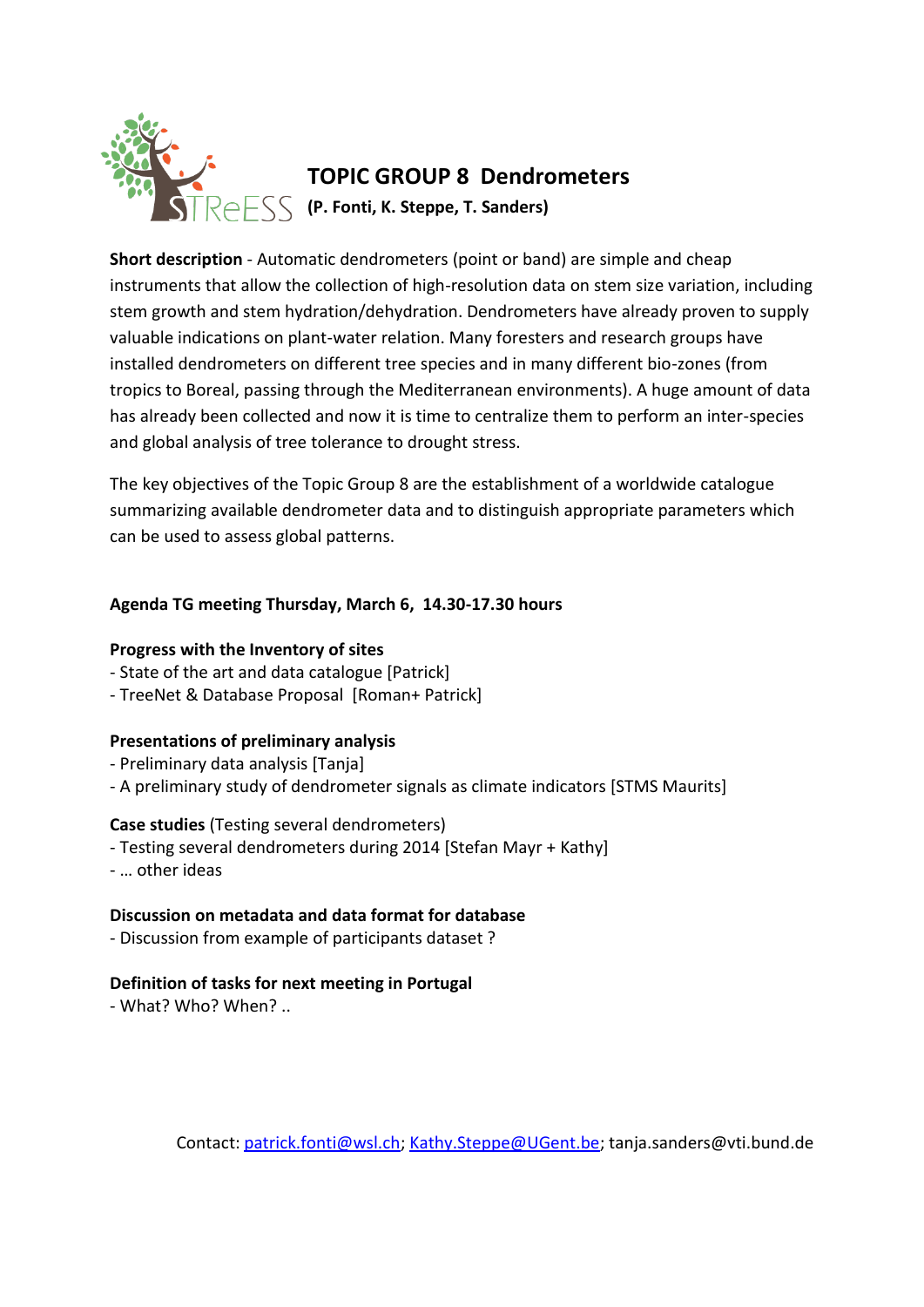

**Short description** – The focus of this Topic Group is the effect of environmental stress on wood quality and wood production. The aim is to provide information to an important stakeholder – the wood industry. While obviously linked to other TGs (e.g. TG 5 and TG 6) TG 9 concentrates on those wood traits/properties which are important for the end user. Wood quality is a general concept which relates to wood characteristics at the morphological/anatomical level, but also on physical, chemical and mechanical wood properties.

Yet, it is difficult to generate a clear picture from the variety of publications on effects of environmental factors, including stress, on wood quality. This is because the definition of **wood quality** is often vague, indicators for wood quality vary and time scales used to quantify effects largely vary. TG 9 will systematically screen available information and come up with two review articles on (1) The effect of environmental stress on wood quality and (2) on the effect of wood anatomical characters - with special focus on density- on the characteristics of wood product and its physical and mechanical properties.

In parallel TG9 is seeking for interaction with stakeholders from wood industry (wood quality) and forestry (forest management) to finally the experts involved in different areas. The challenge is to understand how our research can be used by the stakeholders and how some techniques like biotechnology may help to improve wood characteristics.

### **TG meeting in Finland**

Meeting is cancelled due to absence of TG leaders in the Finland meeting, but group members continue working on the review articles. During the next meeting in Portugal, TG9 will organise a 1.5-day workshop entitled *Environmental stress and wood quality: possible implications on wood end-use.*